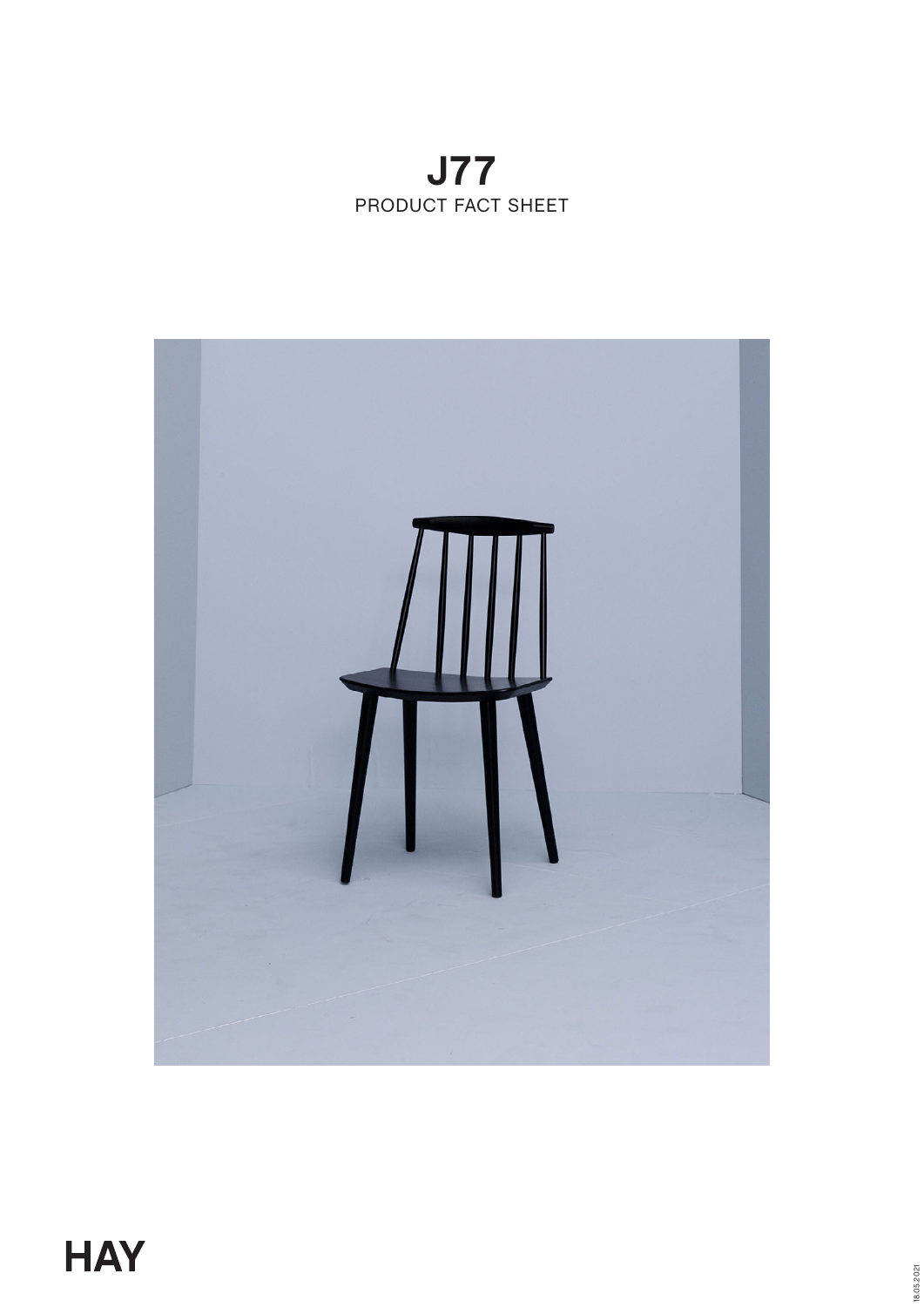# **J77**

## DESIGN BY FOLKE PÅLSSON, 2011

Folke Pålsson's Windsor-inspired J77 dining chair has a wide seat and curved spindle back for optimal comfort, while the slightly conical legs create extra stability. HAY's relaunched version is crafted in solid beech with a natural finish or a variety of coloured finishes.

– J77 –

#### **HIGHLIGHTS**

- ◊ Part of The FDB furniture series which include J41 (Børge Mogensen), J42 (Børge Mogensen), J110 (Poul M. Volther) and J104 (Jørgen Bækmark).
- ◊ Features wide seat and curved spindled back.
- ◊ Available in different colours and finishes.
- ◊ FSC™-certified and EU-Ecolabelled.
- ◊ Suitable for a wide variety of private and public environments.
- ◊ Qualified for contract use.

#### **DIMENSIONS**



WIDTH 43 CM | 16.92" DEPTH 43 CM | 16.92" HEIGHT 79 CM | 31.10" SEAT HEIGHT 44,5 CM | 17.52" SEAT WIDTH 33 CM | 12.99"

#### **MATERIALS**

BASE & BACKREST SEAT

Solid beech wood. **Moulded beech plywood with outer beech veneer.** 

### **OPTIONS**

Plastic gliders for all floorings that are not too sensitive. Sold seperately and should be mounted by the customer. Felt gliders for wooden floors. Sold seperately and should be mounted by the customer. Seat cushions.

#### **CONSTRUCTION**

Seat in moulded beech plywood with outer veneer. Legs are premounted with glue. Painted versions have a layer of paper on the top to prevent cracks to the veneer. Assembled.

#### **COUNTRY OF ORIGIN**

Latvia

#### **COLOUR & FINISH**

Please note that the colour codes are indicative.







BLACK WATER-BASED LACQUERED<br>BEECH RAL 9005

WHITE WATER-BASED LACQUERED<br>BEECH RAL 9010



STONE GREY WATER-BASED LACQUERED BEECH NCS S 7502-B



NATURE **BEECH**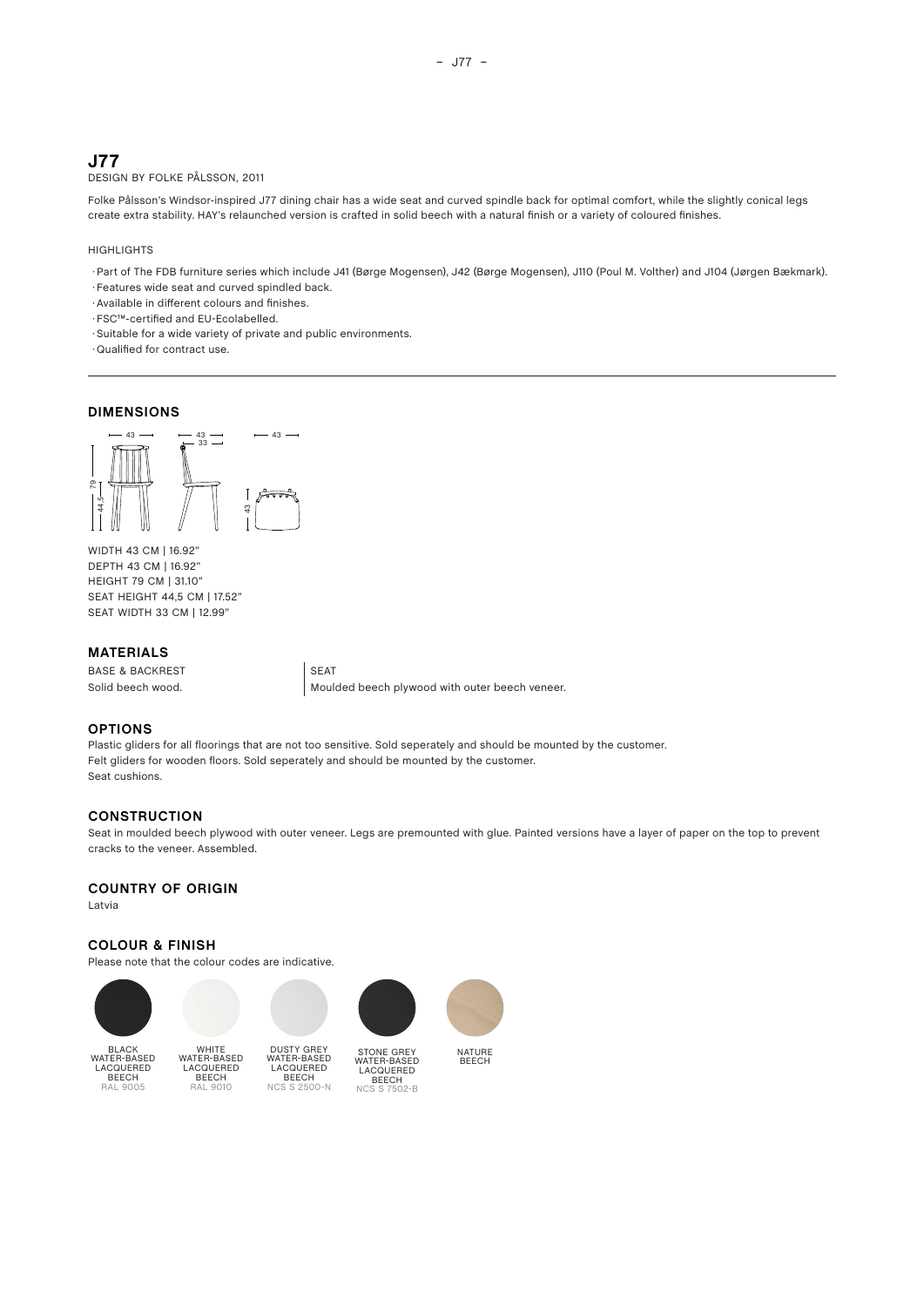#### **SUSTAINABILITY**

HAY focuses on developing long-lasting products that minimise our environmental impact. We optimise the use of sustainable materials such as recycled materials, FSC-certified wood and water-based lacquer, with a growing number of eco-certified products. We have strict regulatory requirements, and the majority of our products are tested to comply with international standards for strength, durability and safety. **[LINK TO ENVIRONMENTAL PROFIL](https://issuu.com/haydownloads/docs/hay_environmental_profile?fr=sZmNhMTI2MDczMjE)E**

#### **CERTIFICATES**





EU ECOLABEL FSC™ LABEL MIX Made from FSC™-certified wood and other controlled materials.

#### **TESTS**

EN 16139:2013 Furniture - Strength, durability and safety - Requirements for non-domestic seating. L2: Extreme use - Loading according to Test severity L2.

#### **WARRANTY**

HAY provides a 5-year product warranty. Spare parts are available throughout the 5-year warranty period. Please contact the HAY sales team for further information about the warranty terms and conditions.

#### **CARE & MAINTENANCE**

Our Care & Maintenance offers guidance for optimal maintenance of your HAY product. It includes advice and instructions on cleaning and caring for specific materials to prolong the life of your furniture. Find the guide at hay.com. **[LINK TO CARE & MAINTENANCE](https://issuu.com/haydownloads/docs/care_and_maintenance_2020?fr=sZmUwMDI0MTg1ODM)**

#### **DOWNLOADS**

Packshots and lifestyle photos, 2D / 3D files, care and maintenance, instructions, test certificates, product fact sheets, and product presentations are available in our Image Bank at hay.com. **[LINK TO IMAGE BANK](https://hay.presscloud.com/digitalshowroom/#/gallery/J77-Chair)**